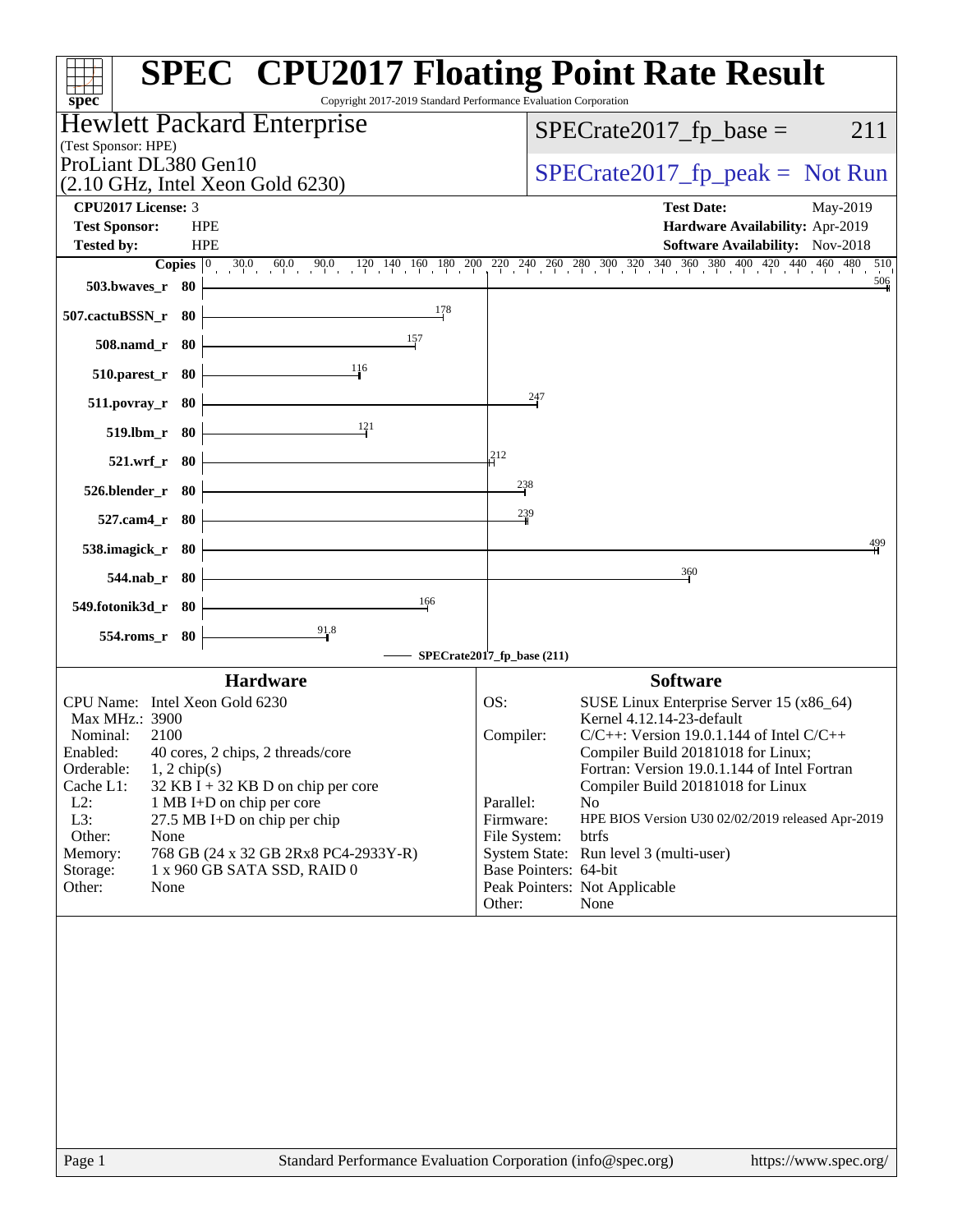Copyright 2017-2019 Standard Performance Evaluation Corporation

### Hewlett Packard Enterprise

(Test Sponsor: HPE)

(2.10 GHz, Intel Xeon Gold 6230)

 $SPECTate2017<sub>fr</sub> base = 211$ 

## ProLiant DL380 Gen10  $SPECTA 6220$   $SPECTA 62017$  fp\_peak = Not Run

**[spec](http://www.spec.org/)**

**[CPU2017 License:](http://www.spec.org/auto/cpu2017/Docs/result-fields.html#CPU2017License)** 3 **[Test Date:](http://www.spec.org/auto/cpu2017/Docs/result-fields.html#TestDate)** May-2019 **[Test Sponsor:](http://www.spec.org/auto/cpu2017/Docs/result-fields.html#TestSponsor)** HPE **[Hardware Availability:](http://www.spec.org/auto/cpu2017/Docs/result-fields.html#HardwareAvailability)** Apr-2019 **[Tested by:](http://www.spec.org/auto/cpu2017/Docs/result-fields.html#Testedby)** HPE **HPE [Software Availability:](http://www.spec.org/auto/cpu2017/Docs/result-fields.html#SoftwareAvailability)** Nov-2018

### **[Results Table](http://www.spec.org/auto/cpu2017/Docs/result-fields.html#ResultsTable)**

|                                                                               | <b>Base</b>                                |                |       |                | <b>Peak</b> |                |            |               |                |              |                |              |                |              |
|-------------------------------------------------------------------------------|--------------------------------------------|----------------|-------|----------------|-------------|----------------|------------|---------------|----------------|--------------|----------------|--------------|----------------|--------------|
| <b>Benchmark</b>                                                              | <b>Copies</b>                              | <b>Seconds</b> | Ratio | <b>Seconds</b> | Ratio       | <b>Seconds</b> | Ratio      | <b>Copies</b> | <b>Seconds</b> | <b>Ratio</b> | <b>Seconds</b> | <b>Ratio</b> | <b>Seconds</b> | <b>Ratio</b> |
| 503.bwaves_r                                                                  | 80                                         | 1586           | 506   | 1582           | 507         | 1585           | 506        |               |                |              |                |              |                |              |
| 507.cactuBSSN r                                                               | 80                                         | 570            | 178   | <u>570</u>     | <b>178</b>  | 569            | 178        |               |                |              |                |              |                |              |
| $508$ .namd $r$                                                               | 80                                         | 485            | 157   | 485            | 157         | 485            | 157        |               |                |              |                |              |                |              |
| 510.parest_r                                                                  | 80                                         | 1808           | 116   | 1801           | 116         | 1817           | 115        |               |                |              |                |              |                |              |
| 511.povray_r                                                                  | 80                                         | 756            | 247   | 757            | 247         | 754            | 248        |               |                |              |                |              |                |              |
| $519$ .lbm $r$                                                                | 80                                         | 698            | 121   | 698            | 121         | 698            | <b>121</b> |               |                |              |                |              |                |              |
| $521$ .wrf r                                                                  | 80                                         | 847            | 212   | 846            | 212         | 831            | 216        |               |                |              |                |              |                |              |
| 526.blender r                                                                 | 80                                         | 511            | 239   | 511            | 238         | 512            | 238        |               |                |              |                |              |                |              |
| $527$ .cam $4r$                                                               | 80                                         | 587            | 238   | 586            | 239         | 583            | 240        |               |                |              |                |              |                |              |
| 538.imagick_r                                                                 | 80                                         | 399            | 499   | 401            | 497         | 399            | 499        |               |                |              |                |              |                |              |
| $544$ .nab r                                                                  | 80                                         | 374            | 360   | 375            | 359         | 374            | 360        |               |                |              |                |              |                |              |
| 549.fotonik3d r                                                               | 80                                         | 1879           | 166   | 1879           | 166         | 1879           | 166        |               |                |              |                |              |                |              |
| $554$ .roms_r                                                                 | 80                                         | 1389           | 91.5  | 1376           | 92.4        | 1384           | 91.8       |               |                |              |                |              |                |              |
| $SPECrate2017$ fp base =<br>211                                               |                                            |                |       |                |             |                |            |               |                |              |                |              |                |              |
|                                                                               | $SPECrate2017_fp_peak =$<br><b>Not Run</b> |                |       |                |             |                |            |               |                |              |                |              |                |              |
| $\cdots$<br>.<br>$\mathbf{r}$<br>$\mathbf{r}$ $\mathbf{r}$<br>$\cdot$ $\cdot$ |                                            |                |       |                |             |                |            |               |                |              |                |              |                |              |

Results appear in the [order in which they were run.](http://www.spec.org/auto/cpu2017/Docs/result-fields.html#RunOrder) Bold underlined text [indicates a median measurement.](http://www.spec.org/auto/cpu2017/Docs/result-fields.html#Median)

## **[Submit Notes](http://www.spec.org/auto/cpu2017/Docs/result-fields.html#SubmitNotes)**

 The numactl mechanism was used to bind copies to processors. The config file option 'submit' was used to generate numactl commands to bind each copy to a specific processor. For details, please see the config file.

## **[Operating System Notes](http://www.spec.org/auto/cpu2017/Docs/result-fields.html#OperatingSystemNotes)**

 Stack size set to unlimited using "ulimit -s unlimited" Transparent Huge Pages enabled by default Prior to runcpu invocation Filesystem page cache synced and cleared with: sync; echo 3 > /proc/sys/vm/drop\_caches runcpu command invoked through numactl i.e.: numactl --interleave=all runcpu <etc>

## **[General Notes](http://www.spec.org/auto/cpu2017/Docs/result-fields.html#GeneralNotes)**

Environment variables set by runcpu before the start of the run: LD\_LIBRARY\_PATH = "/home/cpu2017/lib/ia32:/home/cpu2017/lib/intel64"

 Binaries compiled on a system with 1x Intel Core i9-7900X CPU + 32GB RAM memory using Redhat Enterprise Linux 7.5 NA: The test sponsor attests, as of date of publication, that CVE-2017-5754 (Meltdown) is mitigated in the system as tested and documented.

**(Continued on next page)**

| Page 2 | Standard Performance Evaluation Corporation (info@spec.org) | https://www.spec.org/ |
|--------|-------------------------------------------------------------|-----------------------|
|--------|-------------------------------------------------------------|-----------------------|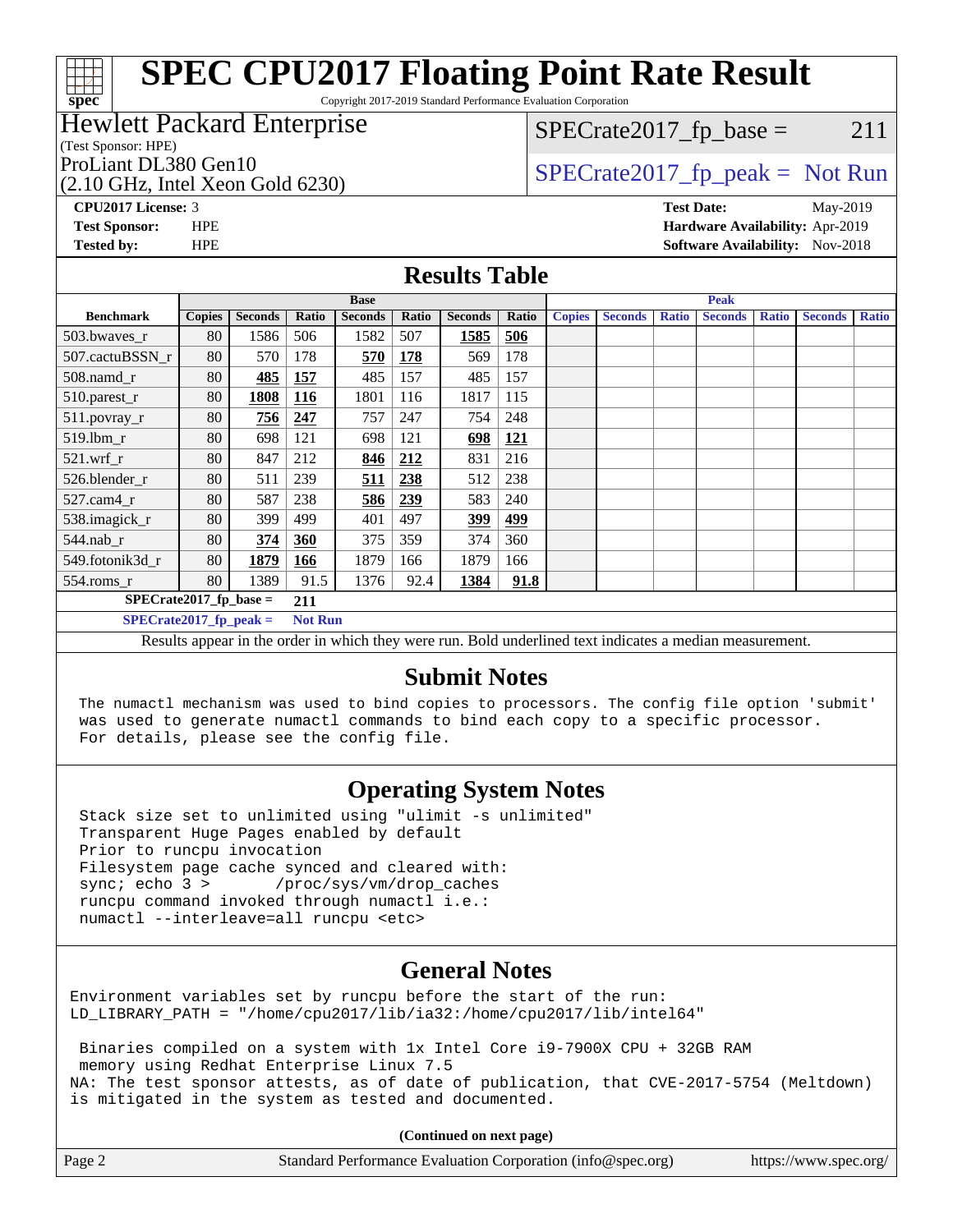Copyright 2017-2019 Standard Performance Evaluation Corporation

#### Hewlett Packard Enterprise

 $SPECTate2017<sub>fr</sub> base = 211$ 

## (Test Sponsor: HPE)

(2.10 GHz, Intel Xeon Gold 6230)

ProLiant DL380 Gen10  $SPECTA 6220$   $SPECTA 62017$  fp\_peak = Not Run

**[Tested by:](http://www.spec.org/auto/cpu2017/Docs/result-fields.html#Testedby)** HPE **HPE [Software Availability:](http://www.spec.org/auto/cpu2017/Docs/result-fields.html#SoftwareAvailability)** Nov-2018

**[CPU2017 License:](http://www.spec.org/auto/cpu2017/Docs/result-fields.html#CPU2017License)** 3 **[Test Date:](http://www.spec.org/auto/cpu2017/Docs/result-fields.html#TestDate)** May-2019 **[Test Sponsor:](http://www.spec.org/auto/cpu2017/Docs/result-fields.html#TestSponsor)** HPE **[Hardware Availability:](http://www.spec.org/auto/cpu2017/Docs/result-fields.html#HardwareAvailability)** Apr-2019

### **[General Notes \(Continued\)](http://www.spec.org/auto/cpu2017/Docs/result-fields.html#GeneralNotes)**

Yes: The test sponsor attests, as of date of publication, that CVE-2017-5753 (Spectre variant 1) is mitigated in the system as tested and documented. Yes: The test sponsor attests, as of date of publication, that CVE-2017-5715 (Spectre variant 2) is mitigated in the system as tested and documented.

## **[Platform Notes](http://www.spec.org/auto/cpu2017/Docs/result-fields.html#PlatformNotes)**

Page 3 Standard Performance Evaluation Corporation [\(info@spec.org\)](mailto:info@spec.org) <https://www.spec.org/> BIOS Configuration: Thermal Configuration set to Maximum Cooling Memory Patrol Scrubbing set to Disabled LLC Prefetch set to Enabled LLC Dead Line Allocation set to Disabled Enhanced Processor Performance set to Enabled Workload Profile set to General Throughput Compute Workload Profile set to Custom Energy/Performance Bias set to Balanced Performance Sysinfo program /home/cpu2017/bin/sysinfo Rev: r5974 of 2018-05-19 9bcde8f2999c33d61f64985e45859ea9 running on dl380-clx-sles15hs Tue May 14 07:46:00 2019 SUT (System Under Test) info as seen by some common utilities. For more information on this section, see <https://www.spec.org/cpu2017/Docs/config.html#sysinfo> From /proc/cpuinfo model name : Intel(R) Xeon(R) Gold 6230 CPU @ 2.10GHz 2 "physical id"s (chips) 80 "processors" cores, siblings (Caution: counting these is hw and system dependent. The following excerpts from /proc/cpuinfo might not be reliable. Use with caution.) cpu cores : 20 siblings : 40 physical 0: cores 0 1 2 3 8 9 10 11 12 16 17 18 19 20 24 25 26 27 28 physical 1: cores 0 1 2 3 8 9 10 11 12 16 17 18 19 20 24 25 26 27 28 From lscpu: Architecture: x86\_64 CPU op-mode(s): 32-bit, 64-bit Byte Order: Little Endian  $CPU(s):$  80 On-line CPU(s) list: 0-79 Thread(s) per core: 2 Core(s) per socket: 20 Socket(s): 2 NUMA node(s): 4 Vendor ID: GenuineIntel **(Continued on next page)**

**[spec](http://www.spec.org/)**<sup>®</sup>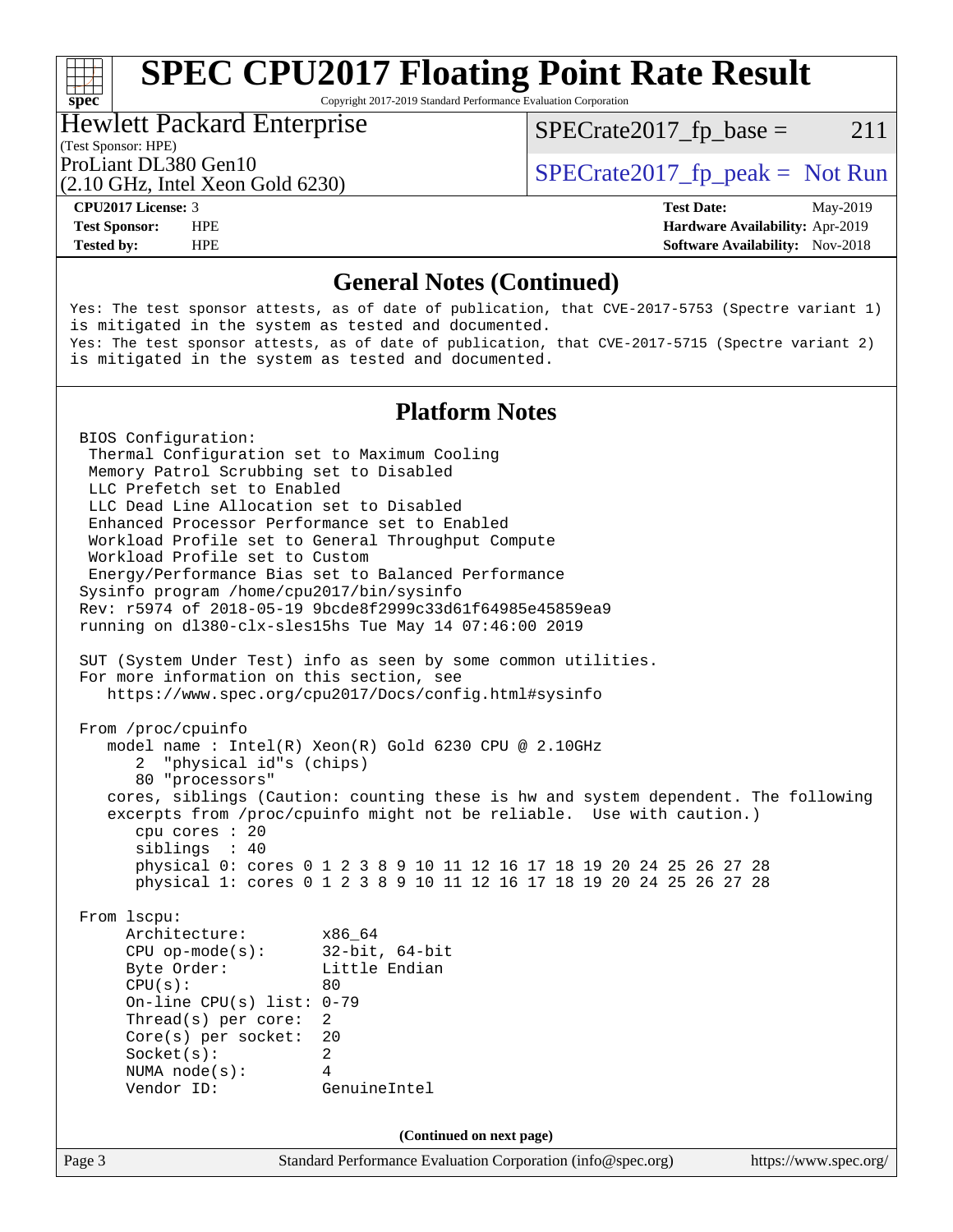Copyright 2017-2019 Standard Performance Evaluation Corporation

## Hewlett Packard Enterprise

 $SPECrate2017_fp\_base = 211$ 

(Test Sponsor: HPE)

(2.10 GHz, Intel Xeon Gold 6230)

ProLiant DL380 Gen10<br>  $(2.10 \text{ GHz} \text{ Intel } X \text{eon } \text{Gold } 6230)$   $\qquad \qquad$  [SPECrate2017\\_fp\\_peak =](http://www.spec.org/auto/cpu2017/Docs/result-fields.html#SPECrate2017fppeak) Not Run

#### **[CPU2017 License:](http://www.spec.org/auto/cpu2017/Docs/result-fields.html#CPU2017License)** 3 **[Test Date:](http://www.spec.org/auto/cpu2017/Docs/result-fields.html#TestDate)** May-2019

**[spec](http://www.spec.org/)**

**[Test Sponsor:](http://www.spec.org/auto/cpu2017/Docs/result-fields.html#TestSponsor)** HPE **[Hardware Availability:](http://www.spec.org/auto/cpu2017/Docs/result-fields.html#HardwareAvailability)** Apr-2019 **[Tested by:](http://www.spec.org/auto/cpu2017/Docs/result-fields.html#Testedby)** HPE **HPE [Software Availability:](http://www.spec.org/auto/cpu2017/Docs/result-fields.html#SoftwareAvailability)** Nov-2018

## **[Platform Notes \(Continued\)](http://www.spec.org/auto/cpu2017/Docs/result-fields.html#PlatformNotes)**

|                                               | 1 lation in 1 volco (Continueu)                                                      |
|-----------------------------------------------|--------------------------------------------------------------------------------------|
| CPU family:                                   | 6                                                                                    |
| Model:                                        | 85                                                                                   |
| Model name:                                   | $Intel(R) Xeon(R) Gold 6230 CPU @ 2.10GHz$                                           |
| Stepping:                                     | 7                                                                                    |
| CPU MHz:                                      | 2100.000                                                                             |
| BogoMIPS:                                     | 4200.00                                                                              |
| Virtualization:                               | $VT - x$                                                                             |
| L1d cache:                                    | 32K                                                                                  |
| Lli cache:                                    | 32K                                                                                  |
| L2 cache:                                     | 1024K                                                                                |
| L3 cache:                                     | 28160K                                                                               |
| NUMA node0 $CPU(s): 0-9, 40-49$               |                                                                                      |
| NUMA node1 CPU(s): 10-19,50-59                |                                                                                      |
| NUMA node2 CPU(s): 20-29,60-69                |                                                                                      |
| NUMA $node3$ $CPU(s):$                        | 30-39,70-79                                                                          |
| Flags:                                        | fpu vme de pse tsc msr pae mce cx8 apic sep mtrr pge mca cmov                        |
|                                               | pat pse36 clflush dts acpi mmx fxsr sse sse2 ss ht tm pbe syscall nx pdpelgb rdtscp  |
|                                               | lm constant_tsc art arch_perfmon pebs bts rep_good nopl xtopology nonstop_tsc cpuid  |
|                                               | aperfmperf tsc_known_freq pni pclmulqdq dtes64 monitor ds_cpl vmx smx est tm2 ssse3  |
|                                               | sdbg fma cx16 xtpr pdcm pcid dca sse4_1 sse4_2 x2apic movbe popcnt                   |
|                                               | tsc_deadline_timer aes xsave avx f16c rdrand lahf_lm abm 3dnowprefetch cpuid_fault   |
|                                               | epb cat_13 cdp_13 invpcid_single intel_ppin mba tpr_shadow vnmi flexpriority ept     |
|                                               | vpid fsgsbase tsc_adjust bmil hle avx2 smep bmi2 erms invpcid rtm cqm mpx rdt_a      |
|                                               | avx512f avx512dq rdseed adx smap clflushopt clwb intel_pt avx512cd avx512bw avx512vl |
|                                               | xsaveopt xsavec xgetbvl xsaves cqm_llc cqm_occup_llc cqm_mbm_total cqm_mbm_local     |
|                                               | ibpb ibrs stibp dtherm ida arat pln pts pku ospke avx512_vnni arch_capabilities ssbd |
|                                               |                                                                                      |
| /proc/cpuinfo cache data                      |                                                                                      |
| cache size : 28160 KB                         |                                                                                      |
|                                               |                                                                                      |
|                                               | From numactl --hardware WARNING: a numactl 'node' might or might not correspond to a |
| physical chip.                                |                                                                                      |
|                                               |                                                                                      |
| $available: 4 nodes (0-3)$                    | node 0 cpus: 0 1 2 3 4 5 6 7 8 9 40 41 42 43 44 45 46 47 48 49                       |
|                                               |                                                                                      |
| node 0 size: 193017 MB                        |                                                                                      |
| node 0 free: 192456 MB                        |                                                                                      |
|                                               | node 1 cpus: 10 11 12 13 14 15 16 17 18 19 50 51 52 53 54 55 56 57 58 59             |
| node 1 size: 193532 MB                        |                                                                                      |
| node 1 free: 193082 MB                        |                                                                                      |
|                                               | node 2 cpus: 20 21 22 23 24 25 26 27 28 29 60 61 62 63 64 65 66 67 68 69             |
| node 2 size: 193532 MB                        |                                                                                      |
| node 2 free: 193331 MB                        |                                                                                      |
|                                               | node 3 cpus: 30 31 32 33 34 35 36 37 38 39 70 71 72 73 74 75 76 77 78 79             |
| node 3 size: 193333 MB                        |                                                                                      |
| node 3 free: 193137 MB                        |                                                                                      |
| node distances:                               |                                                                                      |
| $\mathbf 0$<br>$\mathbf{1}$<br>node<br>2<br>3 |                                                                                      |
|                                               |                                                                                      |
|                                               | (Continued on next page)                                                             |
|                                               |                                                                                      |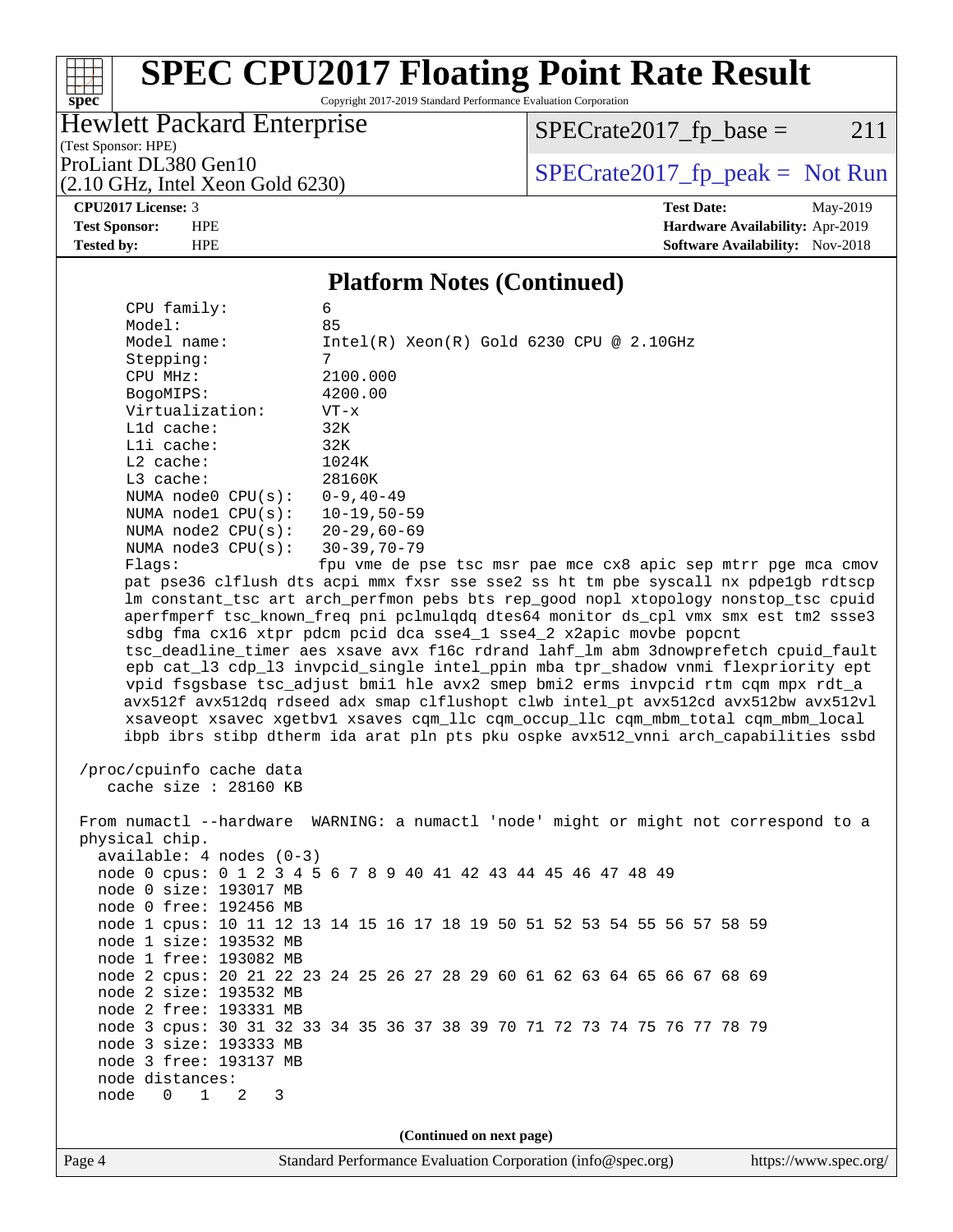| <b>SPEC CPU2017 Floating Point Rate Result</b><br>Copyright 2017-2019 Standard Performance Evaluation Corporation<br>$spec^*$                                                                                                                                                                                                                                                                                                       |                                                                                                     |
|-------------------------------------------------------------------------------------------------------------------------------------------------------------------------------------------------------------------------------------------------------------------------------------------------------------------------------------------------------------------------------------------------------------------------------------|-----------------------------------------------------------------------------------------------------|
| Hewlett Packard Enterprise<br>(Test Sponsor: HPE)                                                                                                                                                                                                                                                                                                                                                                                   | $SPECrate2017_fp\_base =$<br>211                                                                    |
| ProLiant DL380 Gen10<br>$(2.10 \text{ GHz}, \text{Intel Xeon Gold } 6230)$                                                                                                                                                                                                                                                                                                                                                          | $SPECrate2017fr peak = Not Run$                                                                     |
| CPU <sub>2017</sub> License: 3<br><b>Test Sponsor:</b><br><b>HPE</b><br><b>Tested by:</b><br><b>HPE</b>                                                                                                                                                                                                                                                                                                                             | <b>Test Date:</b><br>May-2019<br>Hardware Availability: Apr-2019<br>Software Availability: Nov-2018 |
| <b>Platform Notes (Continued)</b>                                                                                                                                                                                                                                                                                                                                                                                                   |                                                                                                     |
| 31<br>0 :<br>10<br>21<br>31<br>10<br>31<br>1:<br>21<br>31<br>31<br>31<br>10<br>21<br>2:<br>3:<br>31<br>21<br>31<br>10<br>From /proc/meminfo<br>MemTotal:<br>791977208 kB<br>HugePages_Total:<br>0<br>Hugepagesize:<br>2048 kB                                                                                                                                                                                                       |                                                                                                     |
| From /etc/*release* /etc/*version*<br>os-release:<br>NAME="SLES"<br>VERSION="15"<br>VERSION_ID="15"<br>PRETTY_NAME="SUSE Linux Enterprise Server 15"<br>ID="sles"<br>ID_LIKE="suse"<br>$ANSI$ _COLOR=" $0:32$ "<br>$CPE\_NAME='cpe://o:suse: sles:15"$                                                                                                                                                                              |                                                                                                     |
| uname $-a$ :<br>Linux dl380-clx-sles15hs 4.12.14-23-default #1 SMP Tue May 29 21:04:44 UTC 2018<br>(cd0437b) x86_64 x86_64 x86_64 GNU/Linux                                                                                                                                                                                                                                                                                         |                                                                                                     |
| Kernel self-reported vulnerability status:                                                                                                                                                                                                                                                                                                                                                                                          |                                                                                                     |
| CVE-2017-5754 (Meltdown):<br>Not affected<br>CVE-2017-5753 (Spectre variant 1): Mitigation: __user pointer sanitization<br>CVE-2017-5715 (Spectre variant 2): Mitigation: Indirect Branch Restricted Speculation,<br>IBPB, IBRS_FW                                                                                                                                                                                                  |                                                                                                     |
| run-level 3 May 14 07:43                                                                                                                                                                                                                                                                                                                                                                                                            |                                                                                                     |
| SPEC is set to: /home/cpu2017<br>Filesystem Type Size Used Avail Use% Mounted on<br>/dev/sda3 xfs 476G 97G 380G 21% /home                                                                                                                                                                                                                                                                                                           |                                                                                                     |
| Additional information from dmidecode follows. WARNING: Use caution when you interpret<br>this section. The 'dmidecode' program reads system data which is "intended to allow<br>hardware to be accurately determined", but the intent may not be met, as there are<br>frequent changes to hardware, firmware, and the "DMTF SMBIOS" standard.<br>BIOS HPE U30 02/02/2019<br>Memory:<br>24x UNKNOWN NOT AVAILABLE 32 GB 2 rank 2933 |                                                                                                     |
| (End of data from sysinfo program)                                                                                                                                                                                                                                                                                                                                                                                                  |                                                                                                     |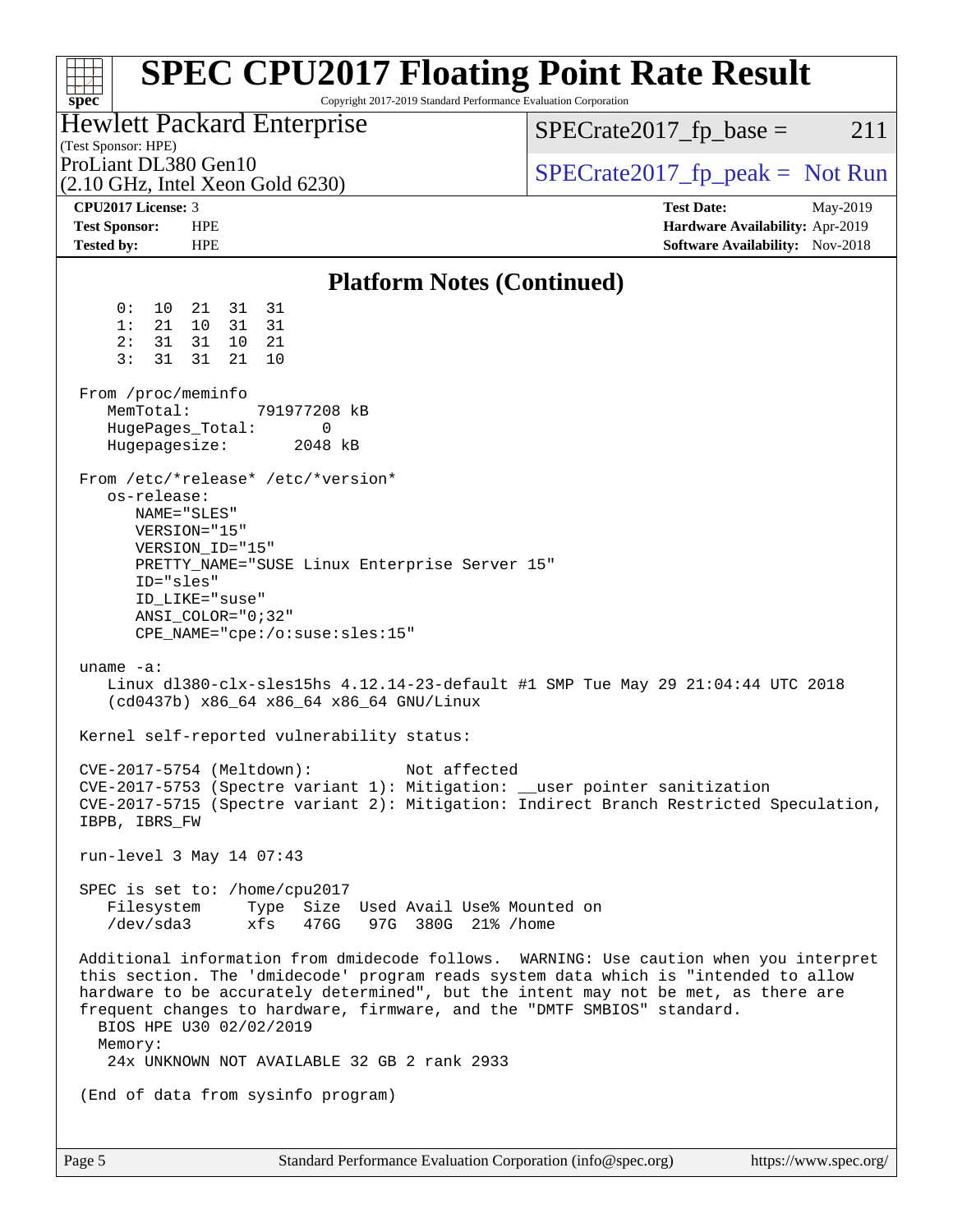Copyright 2017-2019 Standard Performance Evaluation Corporation

## Hewlett Packard Enterprise

(Test Sponsor: HPE)

 $SPECTate2017_fp\_base = 211$ 

(2.10 GHz, Intel Xeon Gold 6230)

ProLiant DL380 Gen10<br>  $(2.10 \text{ GHz} \text{ Intel } X \text{eon } \text{Gold } 6230)$   $\qquad \qquad$  [SPECrate2017\\_fp\\_peak =](http://www.spec.org/auto/cpu2017/Docs/result-fields.html#SPECrate2017fppeak) Not Run

**[spec](http://www.spec.org/)**

**[Tested by:](http://www.spec.org/auto/cpu2017/Docs/result-fields.html#Testedby)** HPE **HPE [Software Availability:](http://www.spec.org/auto/cpu2017/Docs/result-fields.html#SoftwareAvailability)** Nov-2018

**[CPU2017 License:](http://www.spec.org/auto/cpu2017/Docs/result-fields.html#CPU2017License)** 3 **[Test Date:](http://www.spec.org/auto/cpu2017/Docs/result-fields.html#TestDate)** May-2019 **[Test Sponsor:](http://www.spec.org/auto/cpu2017/Docs/result-fields.html#TestSponsor)** HPE **[Hardware Availability:](http://www.spec.org/auto/cpu2017/Docs/result-fields.html#HardwareAvailability)** Apr-2019

## **[Compiler Version Notes](http://www.spec.org/auto/cpu2017/Docs/result-fields.html#CompilerVersionNotes)**

| CC 519.1bm_r(base) 538.imagick_r(base) 544.nab_r(base)                                                                |
|-----------------------------------------------------------------------------------------------------------------------|
|                                                                                                                       |
| Intel(R) C Intel(R) 64 Compiler for applications running on Intel(R) 64,<br>Version 19.0.1.144 Build 20181018         |
| Copyright (C) 1985-2018 Intel Corporation. All rights reserved.<br>____________________________________               |
|                                                                                                                       |
| CXXC 508.namd_r(base) 510.parest_r(base)                                                                              |
| Intel(R) $C++$ Intel(R) 64 Compiler for applications running on Intel(R) 64,                                          |
| Version 19.0.1.144 Build 20181018<br>Copyright (C) 1985-2018 Intel Corporation. All rights reserved.                  |
| --------------------                                                                                                  |
| CC 511.povray_r(base) 526.blender_r(base)                                                                             |
| ______________________________                                                                                        |
| Intel(R) $C++$ Intel(R) 64 Compiler for applications running on Intel(R) 64,<br>Version 19.0.1.144 Build 20181018     |
| Copyright (C) 1985-2018 Intel Corporation. All rights reserved.                                                       |
| Intel(R) C Intel(R) 64 Compiler for applications running on Intel(R) 64,<br>Version 19.0.1.144 Build 20181018         |
| Copyright (C) 1985-2018 Intel Corporation. All rights reserved.                                                       |
|                                                                                                                       |
|                                                                                                                       |
| FC 507.cactuBSSN r(base)                                                                                              |
| Intel(R) $C++$ Intel(R) 64 Compiler for applications running on Intel(R) 64,<br>Version 19.0.1.144 Build 20181018     |
| Copyright (C) 1985-2018 Intel Corporation. All rights reserved.                                                       |
| Intel(R) C Intel(R) 64 Compiler for applications running on Intel(R) 64,<br>Version 19.0.1.144 Build 20181018         |
| Copyright (C) 1985-2018 Intel Corporation. All rights reserved.                                                       |
| $Intel(R)$ Fortran Intel(R) 64 Compiler for applications running on Intel(R)<br>64, Version 19.0.1.144 Build 20181018 |
| Copyright (C) 1985-2018 Intel Corporation. All rights reserved.                                                       |
| -------------------------                                                                                             |
| 503.bwaves r(base) 549.fotonik3d_r(base) 554.roms_r(base)                                                             |
| $Intel(R)$ Fortran Intel(R) 64 Compiler for applications running on Intel(R)<br>64, Version 19.0.1.144 Build 20181018 |
| Copyright (C) 1985-2018 Intel Corporation.<br>All rights reserved.                                                    |
| (Continued on next page)                                                                                              |
| Standard Performance Evaluation Corporation (info@spec.org)<br>Page 6<br>https://www.spec.org/                        |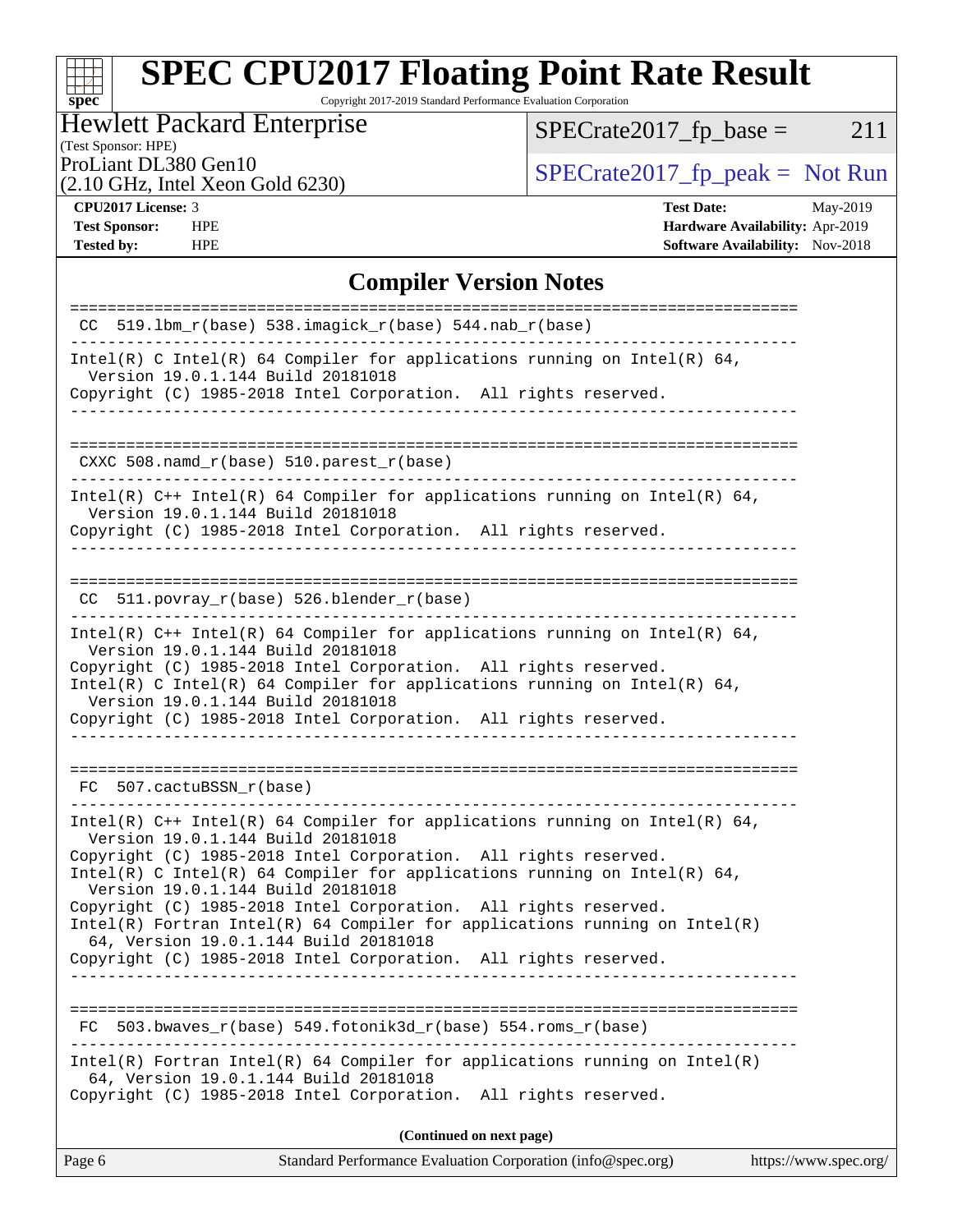Copyright 2017-2019 Standard Performance Evaluation Corporation

#### Hewlett Packard Enterprise

(2.10 GHz, Intel Xeon Gold 6230)

 $SPECTate2017<sub>fr</sub> base = 211$ 

(Test Sponsor: HPE)

ProLiant DL380 Gen10  $SPECTR_{12}$  [SPECrate2017\\_fp\\_peak =](http://www.spec.org/auto/cpu2017/Docs/result-fields.html#SPECrate2017fppeak) Not Run

**[spec](http://www.spec.org/)**

**[CPU2017 License:](http://www.spec.org/auto/cpu2017/Docs/result-fields.html#CPU2017License)** 3 **[Test Date:](http://www.spec.org/auto/cpu2017/Docs/result-fields.html#TestDate)** May-2019 **[Test Sponsor:](http://www.spec.org/auto/cpu2017/Docs/result-fields.html#TestSponsor)** HPE **[Hardware Availability:](http://www.spec.org/auto/cpu2017/Docs/result-fields.html#HardwareAvailability)** Apr-2019 **[Tested by:](http://www.spec.org/auto/cpu2017/Docs/result-fields.html#Testedby)** HPE **HPE [Software Availability:](http://www.spec.org/auto/cpu2017/Docs/result-fields.html#SoftwareAvailability)** Nov-2018

## **[Compiler Version Notes \(Continued\)](http://www.spec.org/auto/cpu2017/Docs/result-fields.html#CompilerVersionNotes)**

==============================================================================  $CC$  521.wrf $r(base)$  527.cam $4$  $r(base)$ 

------------------------------------------------------------------------------ Intel(R) Fortran Intel(R) 64 Compiler for applications running on Intel(R) 64, Version 19.0.1.144 Build 20181018 Copyright (C) 1985-2018 Intel Corporation. All rights reserved. Intel(R) C Intel(R) 64 Compiler for applications running on Intel(R) 64, Version 19.0.1.144 Build 20181018 Copyright (C) 1985-2018 Intel Corporation. All rights reserved. ------------------------------------------------------------------------------

------------------------------------------------------------------------------

## **[Base Compiler Invocation](http://www.spec.org/auto/cpu2017/Docs/result-fields.html#BaseCompilerInvocation)**

[C benchmarks](http://www.spec.org/auto/cpu2017/Docs/result-fields.html#Cbenchmarks): [icc -m64 -std=c11](http://www.spec.org/cpu2017/results/res2019q2/cpu2017-20190524-14461.flags.html#user_CCbase_intel_icc_64bit_c11_33ee0cdaae7deeeab2a9725423ba97205ce30f63b9926c2519791662299b76a0318f32ddfffdc46587804de3178b4f9328c46fa7c2b0cd779d7a61945c91cd35)

[C++ benchmarks:](http://www.spec.org/auto/cpu2017/Docs/result-fields.html#CXXbenchmarks) [icpc -m64](http://www.spec.org/cpu2017/results/res2019q2/cpu2017-20190524-14461.flags.html#user_CXXbase_intel_icpc_64bit_4ecb2543ae3f1412ef961e0650ca070fec7b7afdcd6ed48761b84423119d1bf6bdf5cad15b44d48e7256388bc77273b966e5eb805aefd121eb22e9299b2ec9d9)

[Fortran benchmarks](http://www.spec.org/auto/cpu2017/Docs/result-fields.html#Fortranbenchmarks): [ifort -m64](http://www.spec.org/cpu2017/results/res2019q2/cpu2017-20190524-14461.flags.html#user_FCbase_intel_ifort_64bit_24f2bb282fbaeffd6157abe4f878425411749daecae9a33200eee2bee2fe76f3b89351d69a8130dd5949958ce389cf37ff59a95e7a40d588e8d3a57e0c3fd751)

[Benchmarks using both Fortran and C](http://www.spec.org/auto/cpu2017/Docs/result-fields.html#BenchmarksusingbothFortranandC): [ifort -m64](http://www.spec.org/cpu2017/results/res2019q2/cpu2017-20190524-14461.flags.html#user_CC_FCbase_intel_ifort_64bit_24f2bb282fbaeffd6157abe4f878425411749daecae9a33200eee2bee2fe76f3b89351d69a8130dd5949958ce389cf37ff59a95e7a40d588e8d3a57e0c3fd751) [icc -m64 -std=c11](http://www.spec.org/cpu2017/results/res2019q2/cpu2017-20190524-14461.flags.html#user_CC_FCbase_intel_icc_64bit_c11_33ee0cdaae7deeeab2a9725423ba97205ce30f63b9926c2519791662299b76a0318f32ddfffdc46587804de3178b4f9328c46fa7c2b0cd779d7a61945c91cd35)

[Benchmarks using both C and C++](http://www.spec.org/auto/cpu2017/Docs/result-fields.html#BenchmarksusingbothCandCXX): [icpc -m64](http://www.spec.org/cpu2017/results/res2019q2/cpu2017-20190524-14461.flags.html#user_CC_CXXbase_intel_icpc_64bit_4ecb2543ae3f1412ef961e0650ca070fec7b7afdcd6ed48761b84423119d1bf6bdf5cad15b44d48e7256388bc77273b966e5eb805aefd121eb22e9299b2ec9d9) [icc -m64 -std=c11](http://www.spec.org/cpu2017/results/res2019q2/cpu2017-20190524-14461.flags.html#user_CC_CXXbase_intel_icc_64bit_c11_33ee0cdaae7deeeab2a9725423ba97205ce30f63b9926c2519791662299b76a0318f32ddfffdc46587804de3178b4f9328c46fa7c2b0cd779d7a61945c91cd35)

[Benchmarks using Fortran, C, and C++:](http://www.spec.org/auto/cpu2017/Docs/result-fields.html#BenchmarksusingFortranCandCXX) [icpc -m64](http://www.spec.org/cpu2017/results/res2019q2/cpu2017-20190524-14461.flags.html#user_CC_CXX_FCbase_intel_icpc_64bit_4ecb2543ae3f1412ef961e0650ca070fec7b7afdcd6ed48761b84423119d1bf6bdf5cad15b44d48e7256388bc77273b966e5eb805aefd121eb22e9299b2ec9d9) [icc -m64 -std=c11](http://www.spec.org/cpu2017/results/res2019q2/cpu2017-20190524-14461.flags.html#user_CC_CXX_FCbase_intel_icc_64bit_c11_33ee0cdaae7deeeab2a9725423ba97205ce30f63b9926c2519791662299b76a0318f32ddfffdc46587804de3178b4f9328c46fa7c2b0cd779d7a61945c91cd35) [ifort -m64](http://www.spec.org/cpu2017/results/res2019q2/cpu2017-20190524-14461.flags.html#user_CC_CXX_FCbase_intel_ifort_64bit_24f2bb282fbaeffd6157abe4f878425411749daecae9a33200eee2bee2fe76f3b89351d69a8130dd5949958ce389cf37ff59a95e7a40d588e8d3a57e0c3fd751)

# **[Base Portability Flags](http://www.spec.org/auto/cpu2017/Docs/result-fields.html#BasePortabilityFlags)**

 503.bwaves\_r: [-DSPEC\\_LP64](http://www.spec.org/cpu2017/results/res2019q2/cpu2017-20190524-14461.flags.html#suite_basePORTABILITY503_bwaves_r_DSPEC_LP64) 507.cactuBSSN\_r: [-DSPEC\\_LP64](http://www.spec.org/cpu2017/results/res2019q2/cpu2017-20190524-14461.flags.html#suite_basePORTABILITY507_cactuBSSN_r_DSPEC_LP64) 508.namd\_r: [-DSPEC\\_LP64](http://www.spec.org/cpu2017/results/res2019q2/cpu2017-20190524-14461.flags.html#suite_basePORTABILITY508_namd_r_DSPEC_LP64) 510.parest\_r: [-DSPEC\\_LP64](http://www.spec.org/cpu2017/results/res2019q2/cpu2017-20190524-14461.flags.html#suite_basePORTABILITY510_parest_r_DSPEC_LP64) 511.povray\_r: [-DSPEC\\_LP64](http://www.spec.org/cpu2017/results/res2019q2/cpu2017-20190524-14461.flags.html#suite_basePORTABILITY511_povray_r_DSPEC_LP64) 519.lbm\_r: [-DSPEC\\_LP64](http://www.spec.org/cpu2017/results/res2019q2/cpu2017-20190524-14461.flags.html#suite_basePORTABILITY519_lbm_r_DSPEC_LP64) 521.wrf\_r: [-DSPEC\\_LP64](http://www.spec.org/cpu2017/results/res2019q2/cpu2017-20190524-14461.flags.html#suite_basePORTABILITY521_wrf_r_DSPEC_LP64) [-DSPEC\\_CASE\\_FLAG](http://www.spec.org/cpu2017/results/res2019q2/cpu2017-20190524-14461.flags.html#b521.wrf_r_baseCPORTABILITY_DSPEC_CASE_FLAG) [-convert big\\_endian](http://www.spec.org/cpu2017/results/res2019q2/cpu2017-20190524-14461.flags.html#user_baseFPORTABILITY521_wrf_r_convert_big_endian_c3194028bc08c63ac5d04de18c48ce6d347e4e562e8892b8bdbdc0214820426deb8554edfa529a3fb25a586e65a3d812c835984020483e7e73212c4d31a38223) 526.blender\_r: [-DSPEC\\_LP64](http://www.spec.org/cpu2017/results/res2019q2/cpu2017-20190524-14461.flags.html#suite_basePORTABILITY526_blender_r_DSPEC_LP64) [-DSPEC\\_LINUX](http://www.spec.org/cpu2017/results/res2019q2/cpu2017-20190524-14461.flags.html#b526.blender_r_baseCPORTABILITY_DSPEC_LINUX) [-funsigned-char](http://www.spec.org/cpu2017/results/res2019q2/cpu2017-20190524-14461.flags.html#user_baseCPORTABILITY526_blender_r_force_uchar_40c60f00ab013830e2dd6774aeded3ff59883ba5a1fc5fc14077f794d777847726e2a5858cbc7672e36e1b067e7e5c1d9a74f7176df07886a243d7cc18edfe67)

**(Continued on next page)**

Page 7 Standard Performance Evaluation Corporation [\(info@spec.org\)](mailto:info@spec.org) <https://www.spec.org/>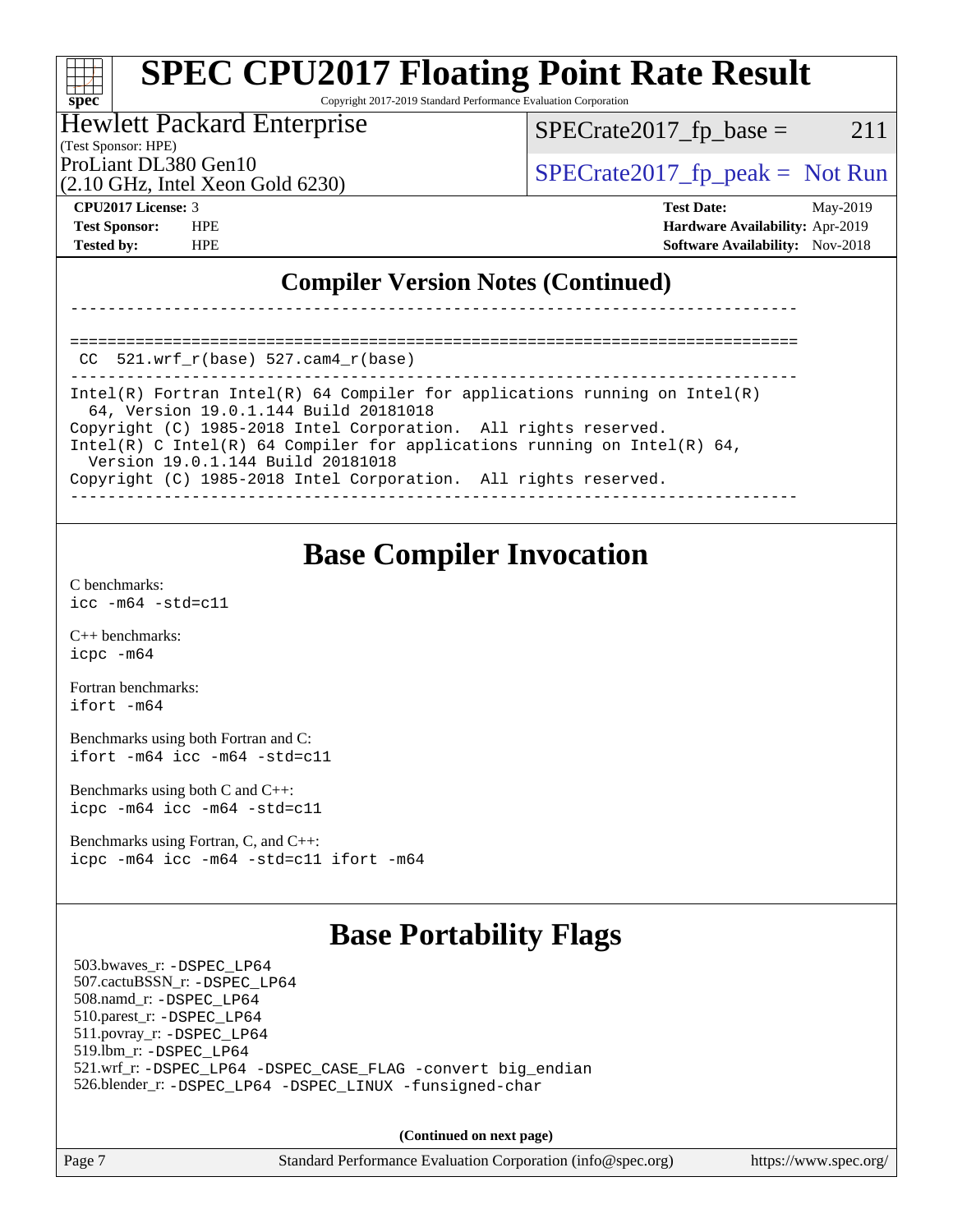## ti h **[spec](http://www.spec.org/)**

# **[SPEC CPU2017 Floating Point Rate Result](http://www.spec.org/auto/cpu2017/Docs/result-fields.html#SPECCPU2017FloatingPointRateResult)**

Copyright 2017-2019 Standard Performance Evaluation Corporation

## Hewlett Packard Enterprise

 $SPECTate2017<sub>fr</sub> base = 211$ 

(Test Sponsor: HPE)

(2.10 GHz, Intel Xeon Gold 6230)

ProLiant DL380 Gen10  $SPECTR = 10$   $SPECTR = 2017$   $(p_{peak} = Not Run$ 

**[CPU2017 License:](http://www.spec.org/auto/cpu2017/Docs/result-fields.html#CPU2017License)** 3 **[Test Date:](http://www.spec.org/auto/cpu2017/Docs/result-fields.html#TestDate)** May-2019 **[Test Sponsor:](http://www.spec.org/auto/cpu2017/Docs/result-fields.html#TestSponsor)** HPE **[Hardware Availability:](http://www.spec.org/auto/cpu2017/Docs/result-fields.html#HardwareAvailability)** Apr-2019 **[Tested by:](http://www.spec.org/auto/cpu2017/Docs/result-fields.html#Testedby)** HPE **HPE [Software Availability:](http://www.spec.org/auto/cpu2017/Docs/result-fields.html#SoftwareAvailability)** Nov-2018

# **[Base Portability Flags \(Continued\)](http://www.spec.org/auto/cpu2017/Docs/result-fields.html#BasePortabilityFlags)**

 527.cam4\_r: [-DSPEC\\_LP64](http://www.spec.org/cpu2017/results/res2019q2/cpu2017-20190524-14461.flags.html#suite_basePORTABILITY527_cam4_r_DSPEC_LP64) [-DSPEC\\_CASE\\_FLAG](http://www.spec.org/cpu2017/results/res2019q2/cpu2017-20190524-14461.flags.html#b527.cam4_r_baseCPORTABILITY_DSPEC_CASE_FLAG) 538.imagick\_r: [-DSPEC\\_LP64](http://www.spec.org/cpu2017/results/res2019q2/cpu2017-20190524-14461.flags.html#suite_basePORTABILITY538_imagick_r_DSPEC_LP64) 544.nab\_r: [-DSPEC\\_LP64](http://www.spec.org/cpu2017/results/res2019q2/cpu2017-20190524-14461.flags.html#suite_basePORTABILITY544_nab_r_DSPEC_LP64) 549.fotonik3d\_r: [-DSPEC\\_LP64](http://www.spec.org/cpu2017/results/res2019q2/cpu2017-20190524-14461.flags.html#suite_basePORTABILITY549_fotonik3d_r_DSPEC_LP64) 554.roms\_r: [-DSPEC\\_LP64](http://www.spec.org/cpu2017/results/res2019q2/cpu2017-20190524-14461.flags.html#suite_basePORTABILITY554_roms_r_DSPEC_LP64)

## **[Base Optimization Flags](http://www.spec.org/auto/cpu2017/Docs/result-fields.html#BaseOptimizationFlags)**

[C benchmarks](http://www.spec.org/auto/cpu2017/Docs/result-fields.html#Cbenchmarks): [-xCORE-AVX2](http://www.spec.org/cpu2017/results/res2019q2/cpu2017-20190524-14461.flags.html#user_CCbase_f-xCORE-AVX2) [-ipo](http://www.spec.org/cpu2017/results/res2019q2/cpu2017-20190524-14461.flags.html#user_CCbase_f-ipo) [-O3](http://www.spec.org/cpu2017/results/res2019q2/cpu2017-20190524-14461.flags.html#user_CCbase_f-O3) [-no-prec-div](http://www.spec.org/cpu2017/results/res2019q2/cpu2017-20190524-14461.flags.html#user_CCbase_f-no-prec-div) [-qopt-prefetch](http://www.spec.org/cpu2017/results/res2019q2/cpu2017-20190524-14461.flags.html#user_CCbase_f-qopt-prefetch) [-ffinite-math-only](http://www.spec.org/cpu2017/results/res2019q2/cpu2017-20190524-14461.flags.html#user_CCbase_f_finite_math_only_cb91587bd2077682c4b38af759c288ed7c732db004271a9512da14a4f8007909a5f1427ecbf1a0fb78ff2a814402c6114ac565ca162485bbcae155b5e4258871) [-qopt-mem-layout-trans=4](http://www.spec.org/cpu2017/results/res2019q2/cpu2017-20190524-14461.flags.html#user_CCbase_f-qopt-mem-layout-trans_fa39e755916c150a61361b7846f310bcdf6f04e385ef281cadf3647acec3f0ae266d1a1d22d972a7087a248fd4e6ca390a3634700869573d231a252c784941a8) [C++ benchmarks:](http://www.spec.org/auto/cpu2017/Docs/result-fields.html#CXXbenchmarks) [-xCORE-AVX2](http://www.spec.org/cpu2017/results/res2019q2/cpu2017-20190524-14461.flags.html#user_CXXbase_f-xCORE-AVX2) [-ipo](http://www.spec.org/cpu2017/results/res2019q2/cpu2017-20190524-14461.flags.html#user_CXXbase_f-ipo) [-O3](http://www.spec.org/cpu2017/results/res2019q2/cpu2017-20190524-14461.flags.html#user_CXXbase_f-O3) [-no-prec-div](http://www.spec.org/cpu2017/results/res2019q2/cpu2017-20190524-14461.flags.html#user_CXXbase_f-no-prec-div) [-qopt-prefetch](http://www.spec.org/cpu2017/results/res2019q2/cpu2017-20190524-14461.flags.html#user_CXXbase_f-qopt-prefetch) [-ffinite-math-only](http://www.spec.org/cpu2017/results/res2019q2/cpu2017-20190524-14461.flags.html#user_CXXbase_f_finite_math_only_cb91587bd2077682c4b38af759c288ed7c732db004271a9512da14a4f8007909a5f1427ecbf1a0fb78ff2a814402c6114ac565ca162485bbcae155b5e4258871) [-qopt-mem-layout-trans=4](http://www.spec.org/cpu2017/results/res2019q2/cpu2017-20190524-14461.flags.html#user_CXXbase_f-qopt-mem-layout-trans_fa39e755916c150a61361b7846f310bcdf6f04e385ef281cadf3647acec3f0ae266d1a1d22d972a7087a248fd4e6ca390a3634700869573d231a252c784941a8) [Fortran benchmarks](http://www.spec.org/auto/cpu2017/Docs/result-fields.html#Fortranbenchmarks): [-xCORE-AVX2](http://www.spec.org/cpu2017/results/res2019q2/cpu2017-20190524-14461.flags.html#user_FCbase_f-xCORE-AVX2) [-ipo](http://www.spec.org/cpu2017/results/res2019q2/cpu2017-20190524-14461.flags.html#user_FCbase_f-ipo) [-O3](http://www.spec.org/cpu2017/results/res2019q2/cpu2017-20190524-14461.flags.html#user_FCbase_f-O3) [-no-prec-div](http://www.spec.org/cpu2017/results/res2019q2/cpu2017-20190524-14461.flags.html#user_FCbase_f-no-prec-div) [-qopt-prefetch](http://www.spec.org/cpu2017/results/res2019q2/cpu2017-20190524-14461.flags.html#user_FCbase_f-qopt-prefetch) [-ffinite-math-only](http://www.spec.org/cpu2017/results/res2019q2/cpu2017-20190524-14461.flags.html#user_FCbase_f_finite_math_only_cb91587bd2077682c4b38af759c288ed7c732db004271a9512da14a4f8007909a5f1427ecbf1a0fb78ff2a814402c6114ac565ca162485bbcae155b5e4258871) [-qopt-mem-layout-trans=4](http://www.spec.org/cpu2017/results/res2019q2/cpu2017-20190524-14461.flags.html#user_FCbase_f-qopt-mem-layout-trans_fa39e755916c150a61361b7846f310bcdf6f04e385ef281cadf3647acec3f0ae266d1a1d22d972a7087a248fd4e6ca390a3634700869573d231a252c784941a8) [-auto](http://www.spec.org/cpu2017/results/res2019q2/cpu2017-20190524-14461.flags.html#user_FCbase_f-auto) [-nostandard-realloc-lhs](http://www.spec.org/cpu2017/results/res2019q2/cpu2017-20190524-14461.flags.html#user_FCbase_f_2003_std_realloc_82b4557e90729c0f113870c07e44d33d6f5a304b4f63d4c15d2d0f1fab99f5daaed73bdb9275d9ae411527f28b936061aa8b9c8f2d63842963b95c9dd6426b8a) [-align array32byte](http://www.spec.org/cpu2017/results/res2019q2/cpu2017-20190524-14461.flags.html#user_FCbase_align_array32byte_b982fe038af199962ba9a80c053b8342c548c85b40b8e86eb3cc33dee0d7986a4af373ac2d51c3f7cf710a18d62fdce2948f201cd044323541f22fc0fffc51b6) [Benchmarks using both Fortran and C](http://www.spec.org/auto/cpu2017/Docs/result-fields.html#BenchmarksusingbothFortranandC): [-xCORE-AVX2](http://www.spec.org/cpu2017/results/res2019q2/cpu2017-20190524-14461.flags.html#user_CC_FCbase_f-xCORE-AVX2) [-ipo](http://www.spec.org/cpu2017/results/res2019q2/cpu2017-20190524-14461.flags.html#user_CC_FCbase_f-ipo) [-O3](http://www.spec.org/cpu2017/results/res2019q2/cpu2017-20190524-14461.flags.html#user_CC_FCbase_f-O3) [-no-prec-div](http://www.spec.org/cpu2017/results/res2019q2/cpu2017-20190524-14461.flags.html#user_CC_FCbase_f-no-prec-div) [-qopt-prefetch](http://www.spec.org/cpu2017/results/res2019q2/cpu2017-20190524-14461.flags.html#user_CC_FCbase_f-qopt-prefetch) [-ffinite-math-only](http://www.spec.org/cpu2017/results/res2019q2/cpu2017-20190524-14461.flags.html#user_CC_FCbase_f_finite_math_only_cb91587bd2077682c4b38af759c288ed7c732db004271a9512da14a4f8007909a5f1427ecbf1a0fb78ff2a814402c6114ac565ca162485bbcae155b5e4258871) [-qopt-mem-layout-trans=4](http://www.spec.org/cpu2017/results/res2019q2/cpu2017-20190524-14461.flags.html#user_CC_FCbase_f-qopt-mem-layout-trans_fa39e755916c150a61361b7846f310bcdf6f04e385ef281cadf3647acec3f0ae266d1a1d22d972a7087a248fd4e6ca390a3634700869573d231a252c784941a8) [-auto](http://www.spec.org/cpu2017/results/res2019q2/cpu2017-20190524-14461.flags.html#user_CC_FCbase_f-auto) [-nostandard-realloc-lhs](http://www.spec.org/cpu2017/results/res2019q2/cpu2017-20190524-14461.flags.html#user_CC_FCbase_f_2003_std_realloc_82b4557e90729c0f113870c07e44d33d6f5a304b4f63d4c15d2d0f1fab99f5daaed73bdb9275d9ae411527f28b936061aa8b9c8f2d63842963b95c9dd6426b8a) [-align array32byte](http://www.spec.org/cpu2017/results/res2019q2/cpu2017-20190524-14461.flags.html#user_CC_FCbase_align_array32byte_b982fe038af199962ba9a80c053b8342c548c85b40b8e86eb3cc33dee0d7986a4af373ac2d51c3f7cf710a18d62fdce2948f201cd044323541f22fc0fffc51b6) [Benchmarks using both C and C++](http://www.spec.org/auto/cpu2017/Docs/result-fields.html#BenchmarksusingbothCandCXX): [-xCORE-AVX2](http://www.spec.org/cpu2017/results/res2019q2/cpu2017-20190524-14461.flags.html#user_CC_CXXbase_f-xCORE-AVX2) [-ipo](http://www.spec.org/cpu2017/results/res2019q2/cpu2017-20190524-14461.flags.html#user_CC_CXXbase_f-ipo) [-O3](http://www.spec.org/cpu2017/results/res2019q2/cpu2017-20190524-14461.flags.html#user_CC_CXXbase_f-O3) [-no-prec-div](http://www.spec.org/cpu2017/results/res2019q2/cpu2017-20190524-14461.flags.html#user_CC_CXXbase_f-no-prec-div) [-qopt-prefetch](http://www.spec.org/cpu2017/results/res2019q2/cpu2017-20190524-14461.flags.html#user_CC_CXXbase_f-qopt-prefetch) [-ffinite-math-only](http://www.spec.org/cpu2017/results/res2019q2/cpu2017-20190524-14461.flags.html#user_CC_CXXbase_f_finite_math_only_cb91587bd2077682c4b38af759c288ed7c732db004271a9512da14a4f8007909a5f1427ecbf1a0fb78ff2a814402c6114ac565ca162485bbcae155b5e4258871) [-qopt-mem-layout-trans=4](http://www.spec.org/cpu2017/results/res2019q2/cpu2017-20190524-14461.flags.html#user_CC_CXXbase_f-qopt-mem-layout-trans_fa39e755916c150a61361b7846f310bcdf6f04e385ef281cadf3647acec3f0ae266d1a1d22d972a7087a248fd4e6ca390a3634700869573d231a252c784941a8)

[Benchmarks using Fortran, C, and C++:](http://www.spec.org/auto/cpu2017/Docs/result-fields.html#BenchmarksusingFortranCandCXX) [-xCORE-AVX2](http://www.spec.org/cpu2017/results/res2019q2/cpu2017-20190524-14461.flags.html#user_CC_CXX_FCbase_f-xCORE-AVX2) [-ipo](http://www.spec.org/cpu2017/results/res2019q2/cpu2017-20190524-14461.flags.html#user_CC_CXX_FCbase_f-ipo) [-O3](http://www.spec.org/cpu2017/results/res2019q2/cpu2017-20190524-14461.flags.html#user_CC_CXX_FCbase_f-O3) [-no-prec-div](http://www.spec.org/cpu2017/results/res2019q2/cpu2017-20190524-14461.flags.html#user_CC_CXX_FCbase_f-no-prec-div) [-qopt-prefetch](http://www.spec.org/cpu2017/results/res2019q2/cpu2017-20190524-14461.flags.html#user_CC_CXX_FCbase_f-qopt-prefetch) [-ffinite-math-only](http://www.spec.org/cpu2017/results/res2019q2/cpu2017-20190524-14461.flags.html#user_CC_CXX_FCbase_f_finite_math_only_cb91587bd2077682c4b38af759c288ed7c732db004271a9512da14a4f8007909a5f1427ecbf1a0fb78ff2a814402c6114ac565ca162485bbcae155b5e4258871) [-qopt-mem-layout-trans=4](http://www.spec.org/cpu2017/results/res2019q2/cpu2017-20190524-14461.flags.html#user_CC_CXX_FCbase_f-qopt-mem-layout-trans_fa39e755916c150a61361b7846f310bcdf6f04e385ef281cadf3647acec3f0ae266d1a1d22d972a7087a248fd4e6ca390a3634700869573d231a252c784941a8) [-auto](http://www.spec.org/cpu2017/results/res2019q2/cpu2017-20190524-14461.flags.html#user_CC_CXX_FCbase_f-auto) [-nostandard-realloc-lhs](http://www.spec.org/cpu2017/results/res2019q2/cpu2017-20190524-14461.flags.html#user_CC_CXX_FCbase_f_2003_std_realloc_82b4557e90729c0f113870c07e44d33d6f5a304b4f63d4c15d2d0f1fab99f5daaed73bdb9275d9ae411527f28b936061aa8b9c8f2d63842963b95c9dd6426b8a) [-align array32byte](http://www.spec.org/cpu2017/results/res2019q2/cpu2017-20190524-14461.flags.html#user_CC_CXX_FCbase_align_array32byte_b982fe038af199962ba9a80c053b8342c548c85b40b8e86eb3cc33dee0d7986a4af373ac2d51c3f7cf710a18d62fdce2948f201cd044323541f22fc0fffc51b6)

The flags files that were used to format this result can be browsed at <http://www.spec.org/cpu2017/flags/HPE-Platform-Flags-Intel-V1.2-CLX-revA.html> <http://www.spec.org/cpu2017/flags/Intel-ic18.0-official-linux64.2019-04-02.html>

You can also download the XML flags sources by saving the following links: <http://www.spec.org/cpu2017/flags/HPE-Platform-Flags-Intel-V1.2-CLX-revA.xml> <http://www.spec.org/cpu2017/flags/Intel-ic18.0-official-linux64.2019-04-02.xml>